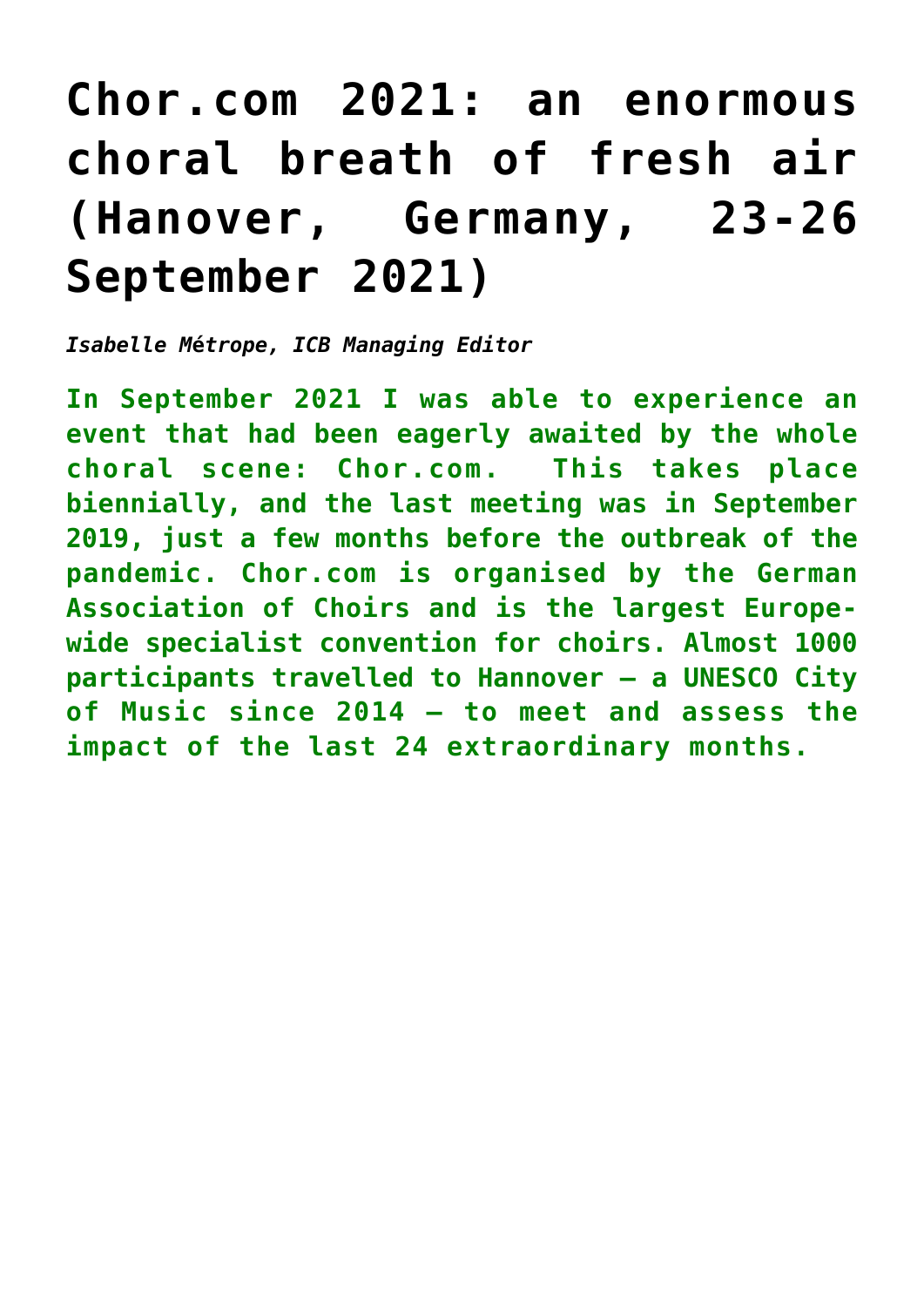

All pictures in this article © Rüdiger Schestag

## **Program**

Since the first convention – held in Dortmund in 2011 – **Chor.com** has established itself as an important event for musicologists, choir directors, choir managers, music publishers and more. Hot topics in choral music are debated. The focus may be on repertoire – this year it was Nordic choral music, which, though no longer an unknown rarity, continues to be popular with choirs and their audiences; or on historical performance practice – how to perform ancient music when the composers left no instructions; genre mixing issues like environmental sustainability for choir[s\[1\];](http://icb.ifcm.net/applewebdata://1FA542B8-F332-476E-8D9D-E35EB0F515DC#_ftn1) or LGBTQA+ issues in the choral world. Indeed, the breadth of topics raised is reminiscent of the wonderful ACDA National Convention organised by our American colleagues. These conventions are vital in keeping the choral scene alive. Not every topic can be included, and some musicians may feel that no-one apart from themselves is interested in a particular issue; if ten people are enthusiastic about a new composer, an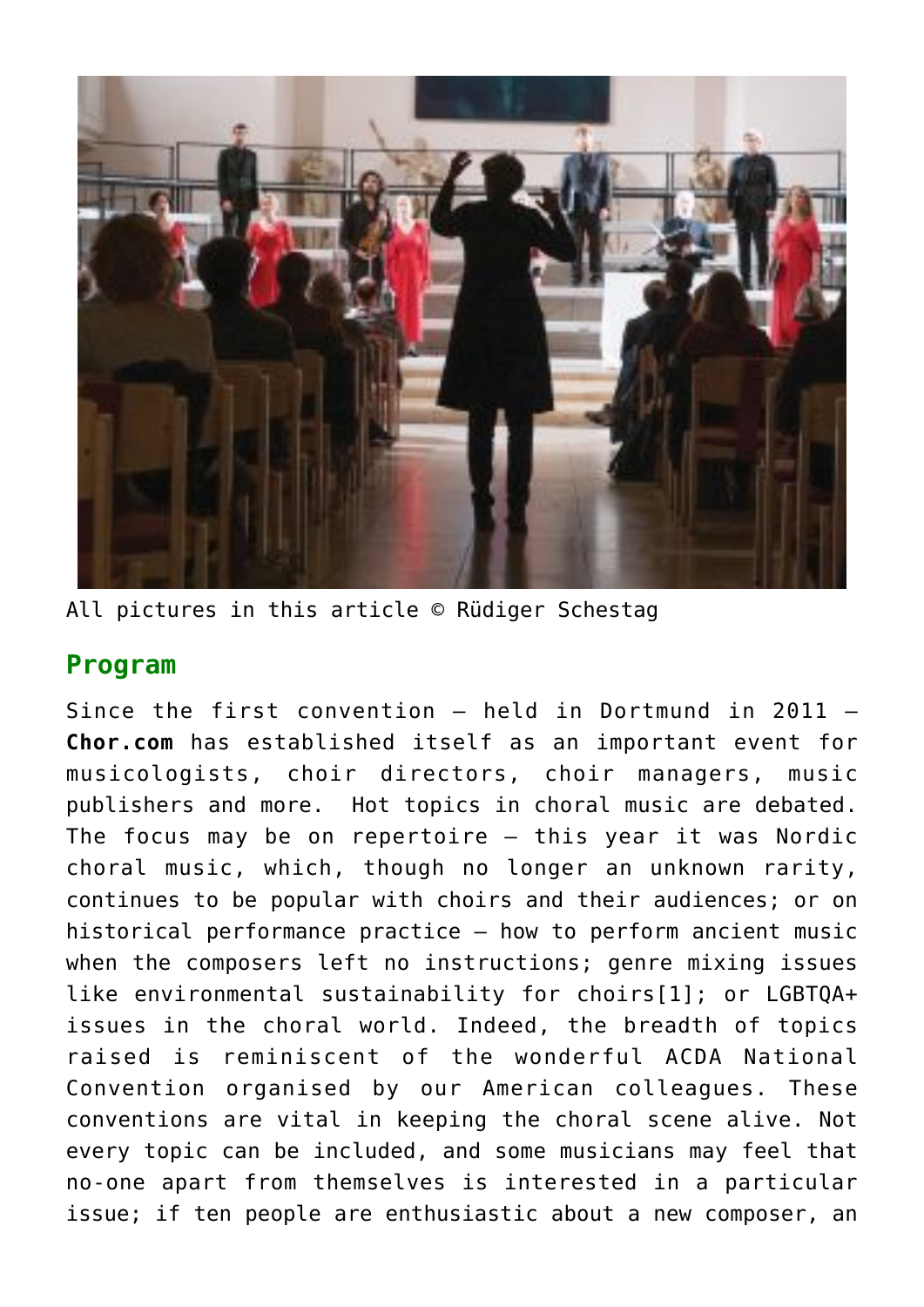emerging topic, or a particular new idea, but live 1000km apart, they may not have found like-minded people to talk with. But it is at specialist conventions like **chor.com** that interest groups spring up, and projects are initiated which further enhance the choral scene.

Incidentally, thanks to the large number of lecturers at the convention who run seminars in English, it is quite possible for non-German speakers to attend.



## **Emotion**

I was especially moved and happy to see my colleagues in person again, and I know I speak for all of them when I say this. At last, we could have live conversations. At last, we could talk about something other than "How long is this going to go on?", "Are you allowed to rehearse?", "What is the best software for online rehearsals?" At last, members of the choral scene had the opportunity to have the live conversations that they had wanted for so long – and some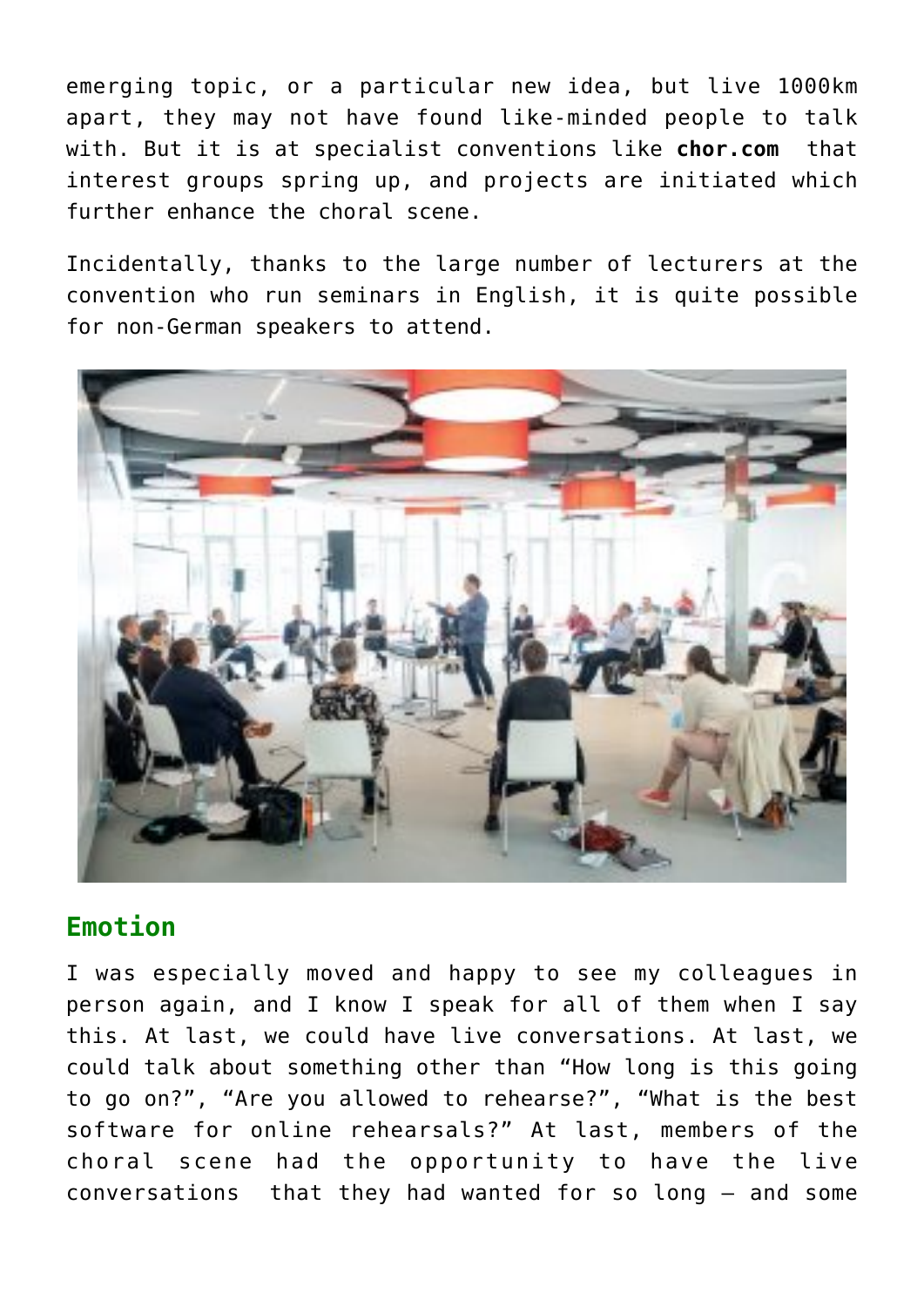that they had not actively wanted but which turned out to be very lively, simply because they were new and unexpected. For many of them it felt like a breath of fresh air after 2 years spent indoors.

Of course, there was emotion of the musical sort in this year's **Chor.com**. The 4-day convention offered several topquality concerts, as well as the workshops and conducting master classes. The Covid rules in Germany had varied from state to state, although all of them had banned live concerts. But in summer 2021, musical life cautiously restarted, with social distancing, masks, QPR registering, contact-tracing forms and limited audience numbers. At **Chor.com**, the churches and concert halls could only be half filled (this also applied the workshop spaces, and here we must offer grateful thanks to the staff of the German Association of Choirs, who put in place unprecedentedly complicated arrangements in order to make the event possible.) Yes, there were queues, and entry to the concerts was by ticket only, but the event took place, providing the opportunity for ensembles from different countries to meet other participants in person for the first time in 2 years. Hearing of the difficulties my colleagues had dealt with, I felt privileged when I sat down at what promised to be the best concert of the whole event. And so it turned out to be. The sounds produced by the Norwegian Soloists' Choir, directed by Greta Pedersen, had me spellbound in my seat for the whole hour, and I was powerfully reminded of how worthwhile all the complicated arrangements had been – the many hygiene measures, the purchasing of hundreds of testing kits, the careful measuring of the spaces between the orchestra seats. I feel eternally grateful to have been at that concert, and at other ones by Barberpapas and the Collegium Vocale of Ghent. My heart was gladdened by the warmth and the music in Hannover.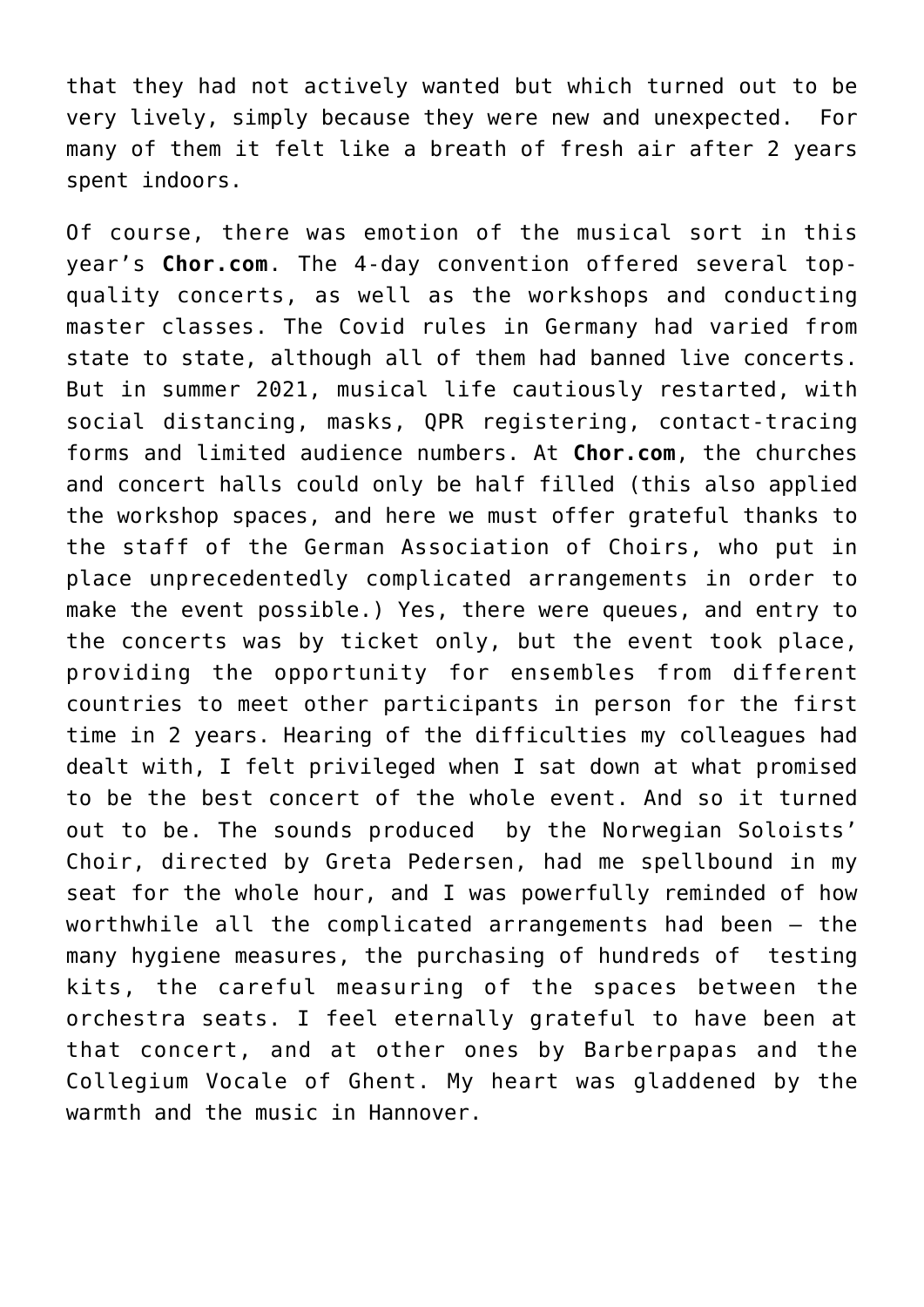

## **Inspiration**

Like so many of the meetings of our choral associations, **Chor.com** is much more than just an annual event in the calendar. It inspires a wonderful mix of conversations in corners and corridors, watching our colleagues in action, brainstorming on relevant topics, listening to top choirs, discovering the unexpected, and rummaging eagerly through music publishers' lists in search of new material.

Almost 1000 people went home from this event not only fulfilled, but inspired with new motivation, and reassured that the choral music scene is still alive, that the pandemic has not succeeded in silencing choral music and that during this time choral organisations have not been idle – quite the contrary. Here at the IFCM we are hoping, as you all are, that the developments in the pandemic will mean that it will not again prevent events like ours. Certainly, September 2022 is already firmly in our calendar, when the World Choral Expo will take place in Lisbon, and where the IFCM will mark its